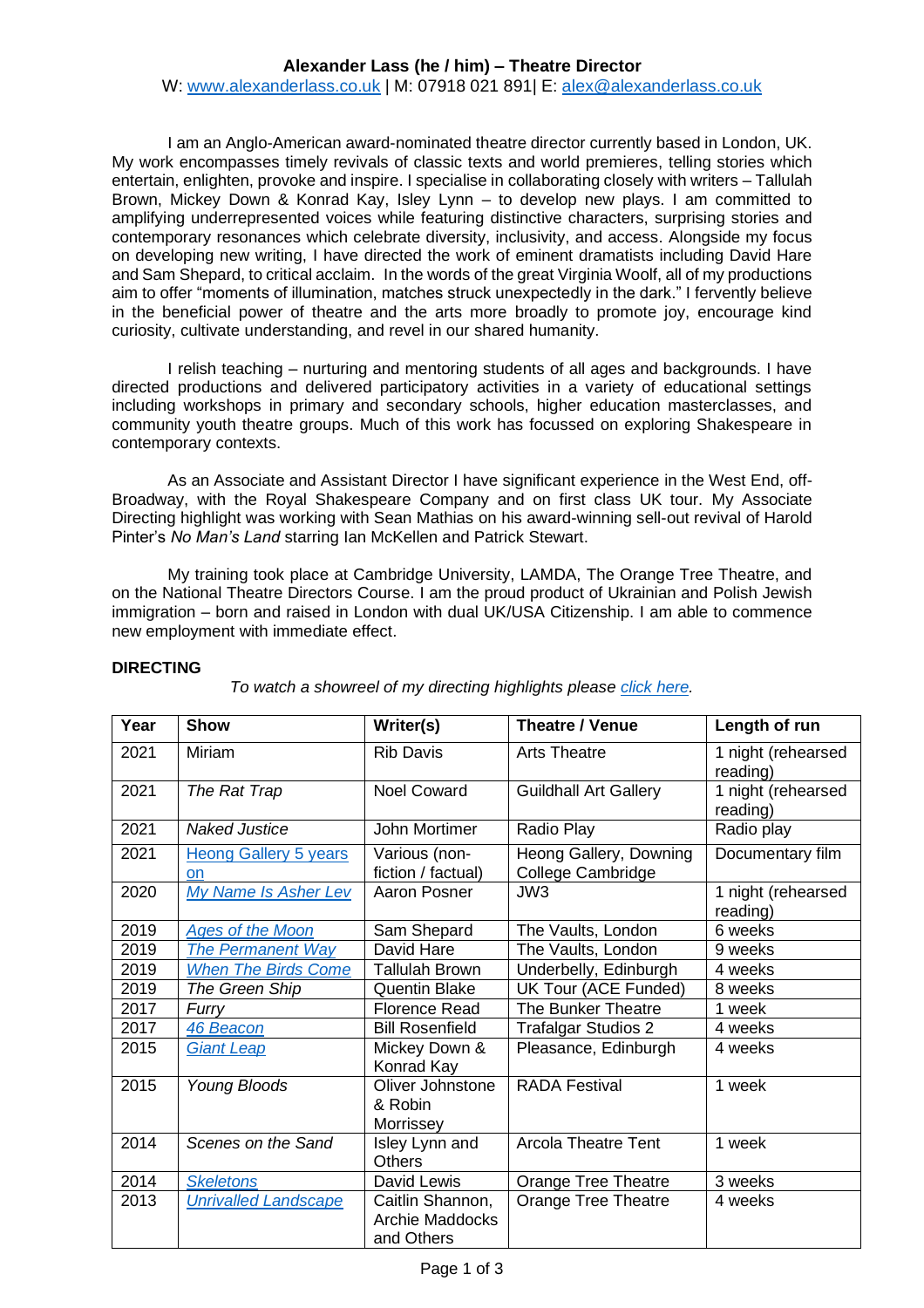# **ASSOCIATE / ASSISTANT DIRECTING**

| Year | <b>Show</b>                    | <b>Writer</b>              | Theatre / Venue                                        | Length of run |
|------|--------------------------------|----------------------------|--------------------------------------------------------|---------------|
| 2018 | <b>Shakespeare in Love</b>     | Tom Stoppard /<br>Lee Hall | Theatre Royal Bath / Eleanor<br>Lloyd / UK Tour        | 8 weeks       |
| 2018 | <b>Sherlock Holmes</b>         | Simon Reade                | Theatre Royal Bath / UK Tour                           | 8 weeks       |
| 2016 | No Man's Land                  | <b>Harold Pinter</b>       | UK Tour / Wyndham's West End                           | 4 months      |
| 2016 | Poppea                         | Monteverdi                 | Shoreditch Town Hall / Royal<br>Academy of Music Opera | 1 week        |
| 2016 | Confusions / Hero's<br>Welcome | Alan Ayckbourn             | SJT / UK Tour                                          | 8 weeks       |
| 2015 | <b>Oppenheimer</b>             | Tom Morton-<br>Smith       | RSC: Swan Theatre / Vaudeville<br>West End             | 4 months      |
| 2014 | <b>London Wall</b>             | John van<br>Druten         | Mint Theater Co. NYC                                   | 4 months      |
| 2014 | <b>Holes</b>                   | Tom Basden                 | Edinburgh / Arcola, London                             | 8 weeks       |
| 2013 | The Breadwinner                | Somerset<br>Maugham        | Orange Tree Theatre                                    | 4 weeks       |
| 2012 | Sauce for the Goose            | Georges<br>Feydeau         | Orange Tree Theatre                                    | 6 weeks       |
| 2012 | White House Murder<br>Case     | <b>Jules Feiffer</b>       | <b>Orange Tree Theatre</b>                             | 4 weeks       |
| 2011 | Siren Song                     | Jonathan Dove              | Great St Mary's Church,<br>Cambridge / Shadwell Opera  | 1 week        |

### **EDUCATION, PARTICIPATION, COMMUNITY, AND ACADEMIC RESEARCH WORK**

| Year                | Project                                                          | Theatre /<br>Company                                                 | Age<br>range | Nature of project                                                                                                                             |
|---------------------|------------------------------------------------------------------|----------------------------------------------------------------------|--------------|-----------------------------------------------------------------------------------------------------------------------------------------------|
| 2022<br>(upcoming)  | West End<br>Graduation<br>Showcase                               | London College of<br>Music, University of<br>West London             | 18-22        | Directing the BA Acting course<br>West End graduation showcase at<br>The Arts Theatre on Wednesday<br>09/06/2022.                             |
| 2022                | <b>Beginners</b><br><b>Evening Course</b>                        | Drama Studio<br>London                                               | $18 +$       | I delivered Approaches to Text<br>sessions on the Beginners Evening<br>Course at DSL.                                                         |
| 2020-21             | <b>Harold Pinter:</b><br><b>Histories and</b><br><b>Legacies</b> | Universities of<br>Leeds, Birmingham<br>and Reading<br>(AHRC funded) | $18 +$       | Conducting interviews for an online<br>database documenting the entire<br>production history of Harold Pinter<br>on stage, screen, and radio. |
| 2017                | Chips With<br>Everything by<br>Arnold Wesker                     | <b>Farrer Theatre</b>                                                | $13 - 18$    | Director for a house play<br>production at an independent<br>school.                                                                          |
| $2015 -$<br>present | New Writing<br>Festival                                          | University of<br>Cambridge                                           | $18 +$       | Industry panellist at the annual<br>student festival of original work-in-<br>progress.                                                        |
| 2014                | A Midsummer<br>Night's Dream                                     | <b>LAMDA</b>                                                         | $18 +$       | Co-directing on the English as a<br>Foreign Language Summer<br>School.                                                                        |
| 2012                | The Tempest /<br>Shakespeare 365                                 | Orange Tree<br>Theatre                                               | <b>GCSE</b>  | Assistant director for annual<br>education touring production for<br>local secondary schools.                                                 |
| 2011-12             | <b>Weekly Youth</b><br>Theatre                                   | Orange Tree<br>Theatre                                               | $14 - 16$    | Co-director of Youth Theatre<br>Group                                                                                                         |